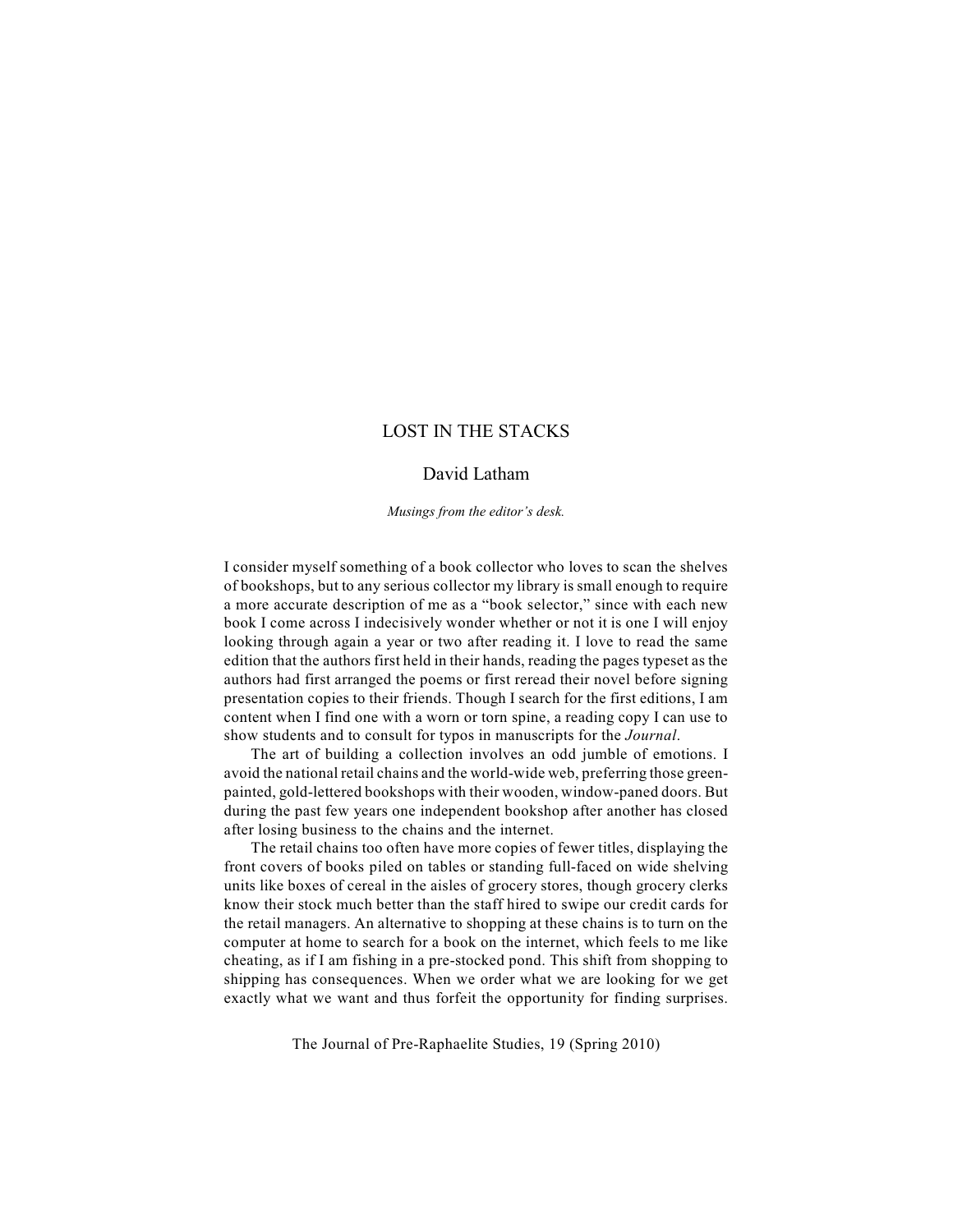#### 6 Pre-Raphaelite Studies

Librarians tell me that students searching for help with their essay topics are now balking when directed to relevant books on the fourth or fifth floor, preferring advice about online information that they can download to their laptops. But so much of our research in the humanities as well as the sciences develops from the unexpected discovery. When we are browsing the narrow spines in search for one book we rarely can resist reaching for another book. We bring to our table not only what we need, but a number of other books that happen to catch our eye.

In the retail stores we fall into fashion, finding what others want us to find, what the marketers have worked to ensure we will want, so that we read what others are reading. In contrast, the independent bookshop encourages the cultivation of independent thoughts. As the best poets explain how they find their personal inspiration to write each day by reading the work of other writers, we learn to think for ourselves by filling in the gaping spaces as we leap in unexpected directions between each book we pull from the shelf. Such idealization of the random may simply be a defence of the dilettante, but I cannot help thinking in our secular age of the importance of the personal libraries we build for ourselves, with books that most of us have purchased from independent bookshops, and hence cannot help thinking of how much we owe these shops.

Some of my favourite old bookshops have reopened with new proprietors now selling comic books, those stapled-comics, which in my neighbourhood we called "funny-books," just as we called the daily comic strips in our newspaper "the funnies." Such funny-books were the jewels of my first book collection. I gather now that those 10-cent purchases during my childhood could have been a wise investment, except that I never purchased the superheroes published by DC and Marvel comics, nor the Archie and Veronica comics; stories of superheroes or teen-age romance were alien to anyone raised on white-gloved mice and geese. I would trade a new *Chip 'n Dale* comic (not recognizing the names of the two chipmunks as a pun) for old copies of Pines comics, an American company swallowed up in 1959 by another American company, Dell comics. The Pines stable included Farmer Alfalfa, Gandy Goose, Heckle and Jeckle (cockney magpies), and Mighty Mouse (an operasinging vigilante).

The other morning I entered by mistake one of these renovated bookshops. The comics I saw there were rows of superheroes displayed as collector items preciously wrapped in cellophane, whether they were recent or old "vintage" issues. As a child I would never ask a vendor about a particular comic book, so now stumbling back into this milieu of my childhood I muttered a question about Pines comics with hesitance. Somehow I was made to feel embarrassed and apologetic for presuming that a vendor for Batman and Robin might likely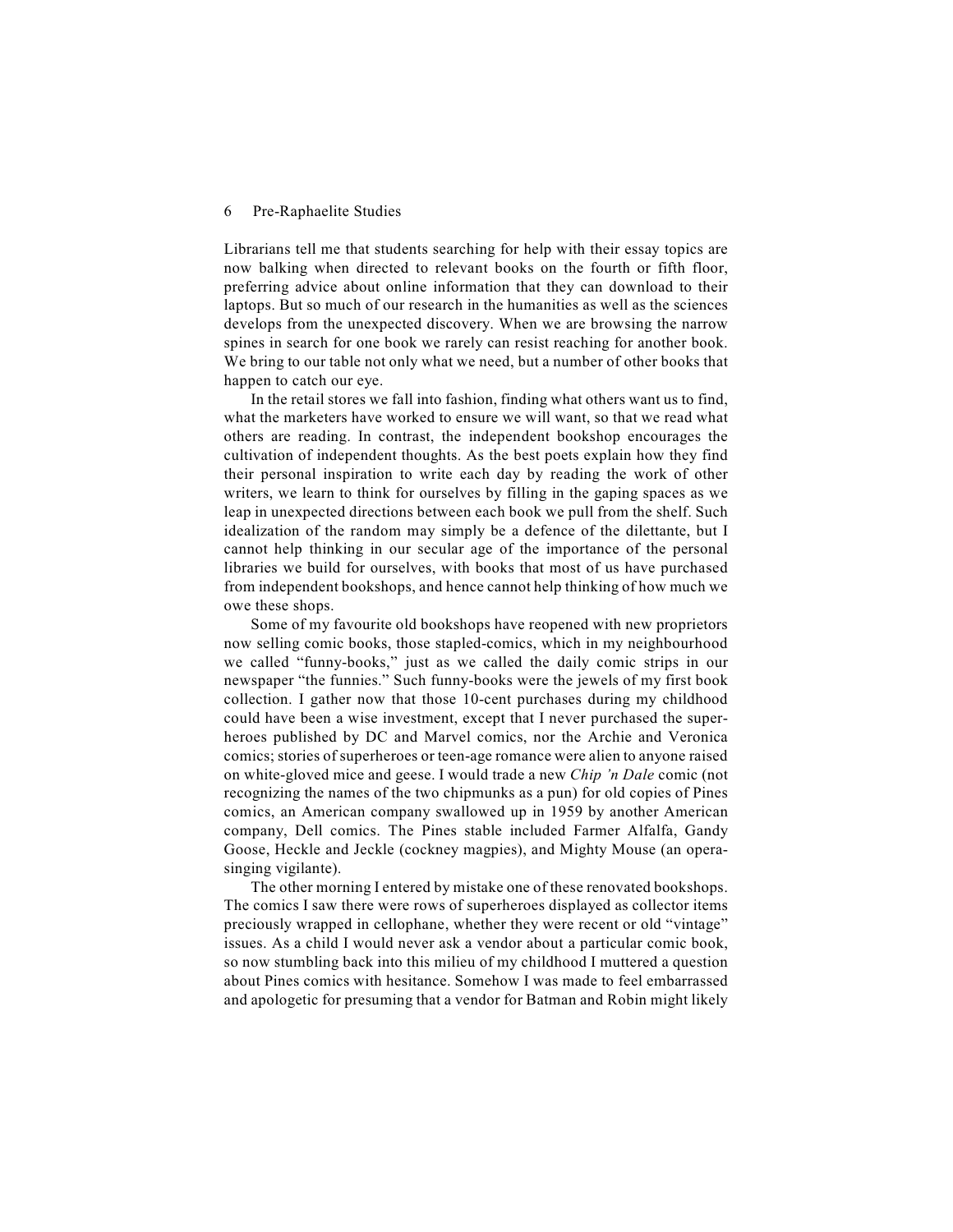### Latham 7

extend his interests to Mighty Mouse – the barrel-chested tenor singing arias while he socked the jaws of baritone cats. My impromptu role as a note-pad toting cub-reporter lasted no more than a few minutes because the canon of respectable comics remains as exclusive as it was in the 1950s. There is no interest in *Buffalo Bee* (Dell comics), *Gandy Goose* (Pines), *Felix the Cat* (Toby, then Harvey), or *Timmy the Timid Ghost* (Charlton).

At the age of ten I graduated from the pulp-world of comic books after visiting Thomas Haliburton's 1833 home in Windsor, Nova Scotia. As author of the satirical *Clockmaker* series, three books subtitled *The Sayings and Doings of Samuel Slick, of Slickville* (1836; 1838; 1840), Haliburton was admired by Dickens and Mark Twain, and was long considered the father of Canadian humour. Through the sayings of a shrewd clock-pedlar travelling the colonial countryside of farms and hamlets, Haliburton popularised such proverbial wisdom as "facts are stranger than fiction," "a miss is as good as a mile," "an ounce of prevention is worth a pound of cure." Here I had found a local author of Canadian funny-books. When the tour guide let me touch the covers of those 1830s editions I was entranced. I longed for a Haliburton book for Christmas, but I was so disappointed when my grandparents gave me a new paperback edition that I went right to work at making my own cloth-bound copy, soaking a cotton rag in the pink vegetable dye used for the frostings of birthday cakes. Nothing could have looked less authentic than my handmade, frosting-coloured, pale pink binding.

By the time I reached high school I would sneak out of science classes whenever we left our desks for lab work at the back of the room. I would stride past the principal's office and out the front door of the school with a quartersheet of paper folded in my hand, pretending I was holding a printed "excuse from class" note, and would spend the rest of the hour in a nearby bookshop or at a table in the public library. I was suspicious of any middle-aged men dressed in overcoats, and I'd nervously finger my blank piece of paper, fearing that such men must be truant officers. Did truant officers actually exist? Or was I a guilty teenager haunted by the characters created for the dramatic chase scenes in those stapled comic-books I'd been collecting as a child? I preferred my classmates think that I was smoking cigarettes rather than reading books, so I would never show them the first editions of poetry by Canadian Pre-Raphaelites, like Bliss Carman and Charles G.D. Roberts, purchased for the price of a milkshake.

When I arrived as an undergraduate at university, the library was a stone's throw from my Victorian residence, and I was at last a kid set free in the candy shop, no longer feeling the need to remain alert to jump from a book and run from the reach of a real or fictional truant officer. In her latest book, Alice Munro describes the wondrous experience of a student at work on an essay in the library: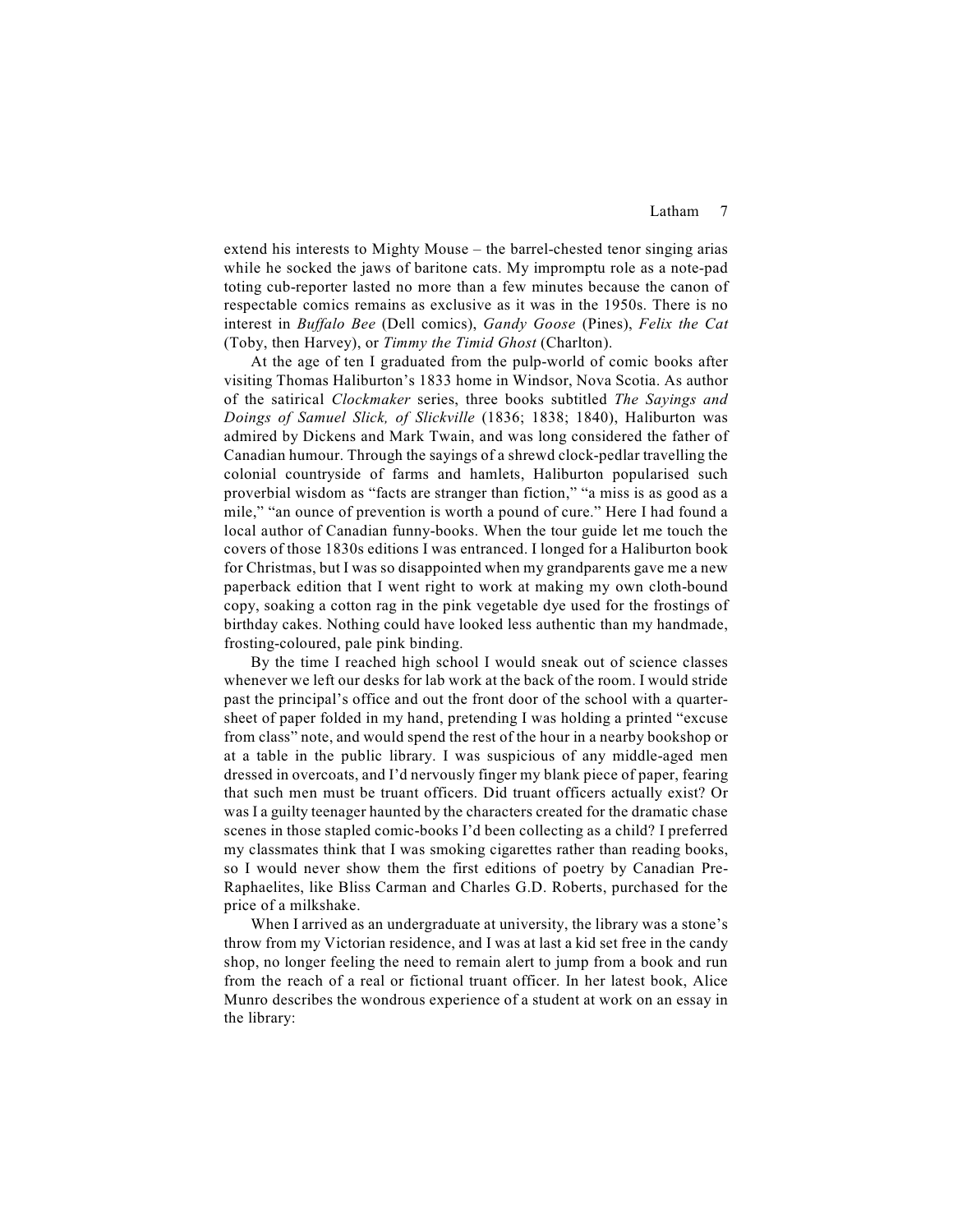#### 8 Pre-Raphaelite Studies

The university library was a high beautiful space, designed and built and paid for by people who believed that those who sat at the long tables before open books – even those who were hungover, sleepy, resentful, and uncomprehending – should have space above them, panels of dark gleaming wood around them, high windows bordered with Latin admonitions, through which to look at the sky. For a few years before they went into schoolteaching or business or began to rear children, they should have that. And now it was my turn and I should have it too. (*Too Much Happiness* 89-90)

Munro's library is a secular cathedral, but as is usual with Munro, her account is double-edged, as she captures that faith in the need to provide a fleeting glimpse of our heavenly potential that is all but lost amid the oppressive weight of the oblivious, the indifferent, and the cynical. I am unsure which side of the divide I fell into before I reached university, the studious scholar or the uncomprehending delinquent, as I scan my shelves today for the books of poetry I bought during those long-lost hours of science-labs.

With the independent bookshops replaced by video stores and the like, I wonder whether delinquent students today still sneak into the public library to peruse random books on the shelves rather than bee-lining towards the commercially promoted bestselling book and the blockbuster video. When I think of Sylvia Beach's bookshop in Paris or of Marx and Morris studying in the British Library, I identify bookshops and libraries as our refuges from conformity, our socialist communes for subversive thought. Collecting and preserving, memory and history: the personal and the social are merged when we practise the "Fundamental Brainwork" Dante Rossetti demands we pursue as the prerequisite for independent thought (qtd in Caine 249). Without the discoveries that arise from practising Rossetti's principle, we settle for the predictable that follows our half-hearted hunch.

Here, for example, is the usually perceptive Terry Eagleton in his recent book, *How to Read a Poem*, dismissing "Victorian verse," from Swinburne's to Christina Rossetti's: "Swinburne, alas, never ceases to be Swinburnian," "full of florid gestures and empty of substance" (116; 46). Rossetti's sonnet "Remember" is reduced to a punchline about table rapping:

Another Victorian woman, Christina Rossetti, handles this double *abba* rhyme scheme more adroitly [than Elizabeth Barrett Browning]:

> Remember me when I am gone away, Gone far away into the silent land; When you can no more hold me by the hand, Nor I half turn to go yet turning stay. Remember me when no more day by day You tell me of our future that you plann'd: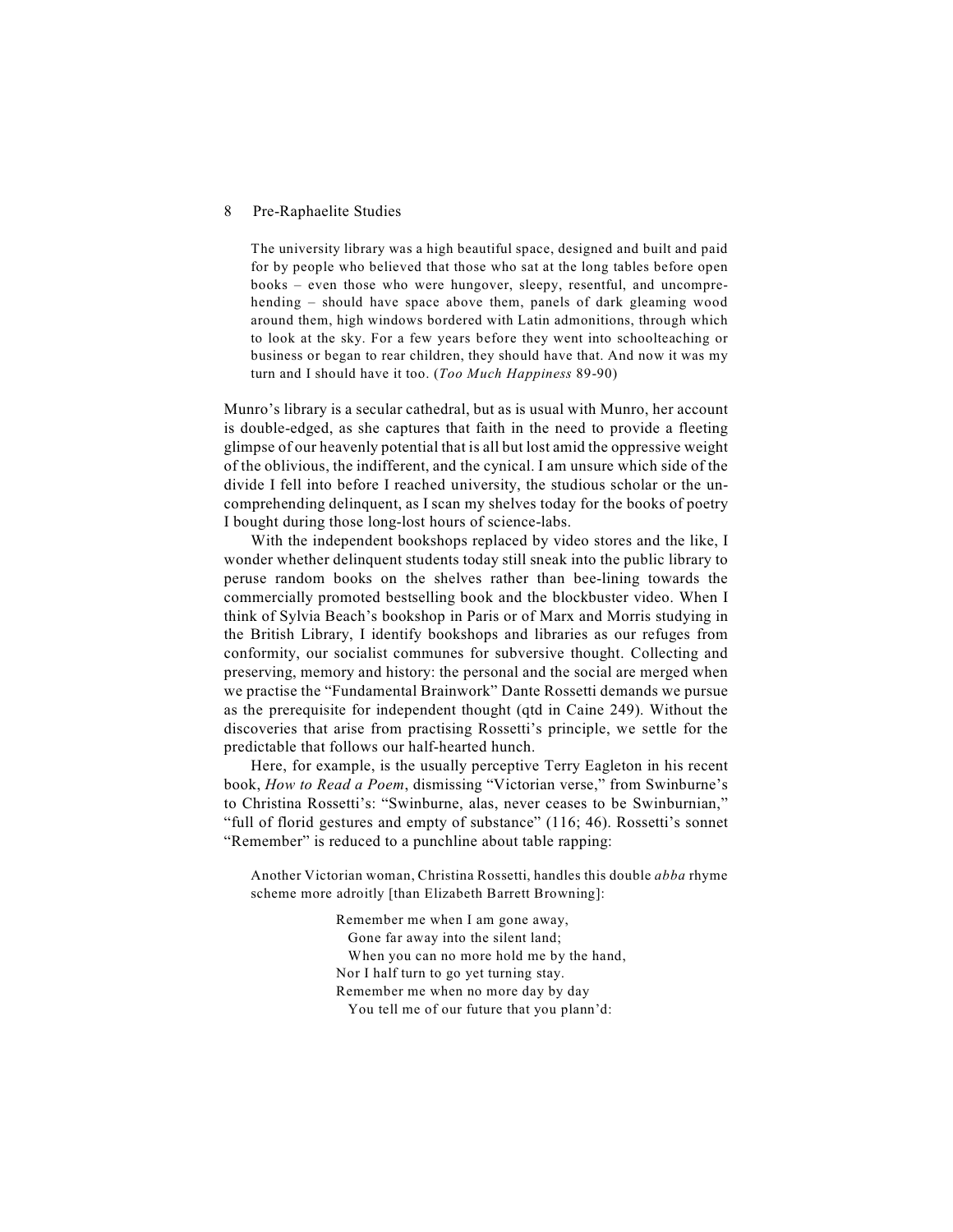Latham 9

 Only remember me; you understand It will be late to counsel then or pray.

The rhymes here, tolling like a bell, are vital to the mournful mood. As often in Victorian verse, the *abba* is emphasised graphically as well, by indenting the two middle lines. Some readers may find Rossetti's tone rather too tremulous for comfort, skating a little close to self-pity; but the lines are nonetheless impressive in their sad dignity. The last line is forced by the exigencies of the metre into altering the more predictable "too late" into "late," which has a slightly curious effect: it surely won't just be *late* for him to give her advice after she is dead, unless he is an accomplished table rapper. And it is hard to see how he could not understand this, unless he is of exceedingly low intelligence. (118-19)

Such heckling is what we do when we presume we are wiser than the writer we are reading. The presumption that Rossetti is no more than a Victorian cliché is one shared by novice students after reading an excerpt from something like Coventry Patmore's *Angel in the House*. The patriarchal sonnet tradition invites us to expect the poet to celebrate the power of poetry to immortalize his beloved. But Rossetti writes back from the perspective of the beloved, ironically repeating the word "remember" five times to remind her lover that he has forgotten her interests in his musings about their relationship. Still careful and caring about her lover's feelings, she is subtle to the point that the careless listener may hear only the caring tone of voice that seems to say, *I love you so much I'd rather you forget me and live happily than grieve sadly for me when I'm gone*. Such sentiment is indeed there but it is re-framed to protect not a widower from bereavement but the about-to-be jilted lover from the blunt blow of rejection. The beloved must express with subtle tact her reservations about this dying relationship with the auditor who holds her firmly by the hand (3) and does not listen to her, never remembering *me*, she says, when "day by day you tell me of our future that you plann'd" (5-6). Unlike the conventional male sonnet, here when we reread this poem we clearly overhear the subtext: the implied voice of the partner who has for too long "counsel[led]" his beloved (8). As the poem begins, she half turns to go, but pivots back to stay once more. What may she say? Rather than retaliate in a power game – well let *me* tell *you* what *my* plans are for our future – as if one or the other must dominate, she ever so gently suggests that if you cannot remember me and my part in this relationship then better you should forget "the thoughts that once I had" (12):

> Yet if you should forget me for a while And afterwards remember, do not grieve: For if the darkness and corruption leave